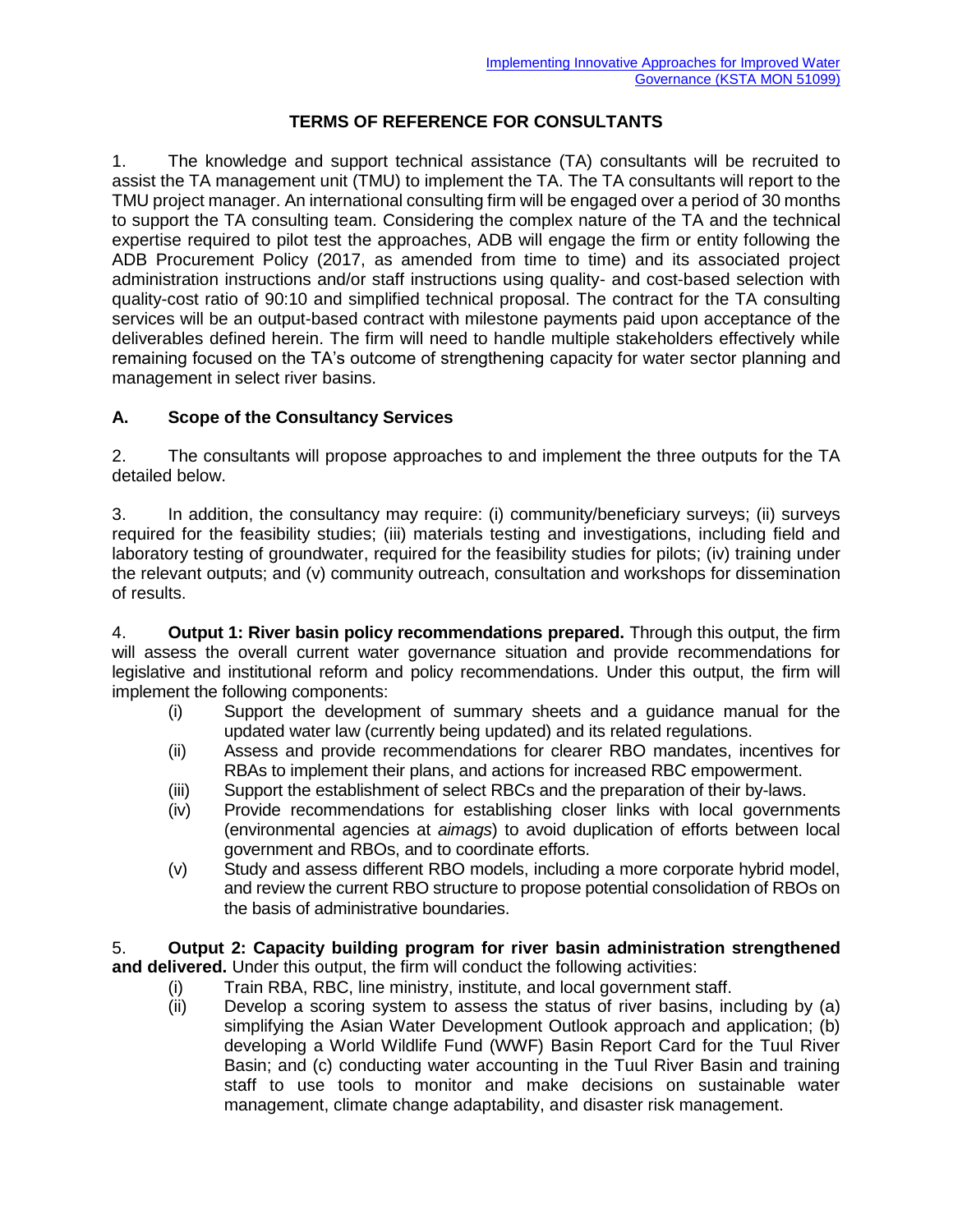(iii) Review and upgrade the existing state water database system for better centralized data collection and interaction between RBOs and the MET.

#### 6. **Output 3: Actions and approaches for better river basin management implemented.**

Under this output, the following activities will be conducted:

- (i) Develop RBM plans.
- (ii) Support the updating of the Orkhon and Tuul RBM plans.
- (iii) Prioritize and implement key actions in the RBM plan.
- (iv) Design and pilot test approaches for water security in select river basins for (a) improved water quality monitoring, (b) participatory irrigation management, (c) management of community water supply and sanitation scheme, (d) groundwater recharge technologies and monitoring, (e) flood risk management interventions, and (f) better implementation of water and pollution fees.
- (v) Assess the success and potential scale-up and replication of the pilot tests.
- (vi) Develop a small program for further interventions and investments based on the successful pilot tests.

7. The small-scale localized pilot project initiatives for designing and demonstrating application and use of water security approaches and ideas will be tested. The firm will design, implement, and assess these for future scale up and replication. The pilots will be like mini projects under the TA. Potential pilot sites will be based on results of ADB's Country Water Security Assessment study and are likely to include Kharaa-Eruu, Orkhon-Chuluut, Tuul, and Uvs river basins given competing water uses and complex water governance issues. Additional criteria for pilot site selection should be developed by the firm during the inception phase of TA implementation.<sup>1</sup> The adequacy and viability of technical solutions and compatibility with local conditions for the pilot approaches should be assessed by the firm during TA implementation.

8. In accordance with the Staff Instructions on Business Processes for Knowledge and Support Technical Assistance, Attachment 1, Optional Provisions, 2 in the TA inception phase, and included in the TA inception report, the consulting firm will need to define and detail out: (i) the scope and outputs; (ii) a plan for application of the pilot results to the ensuing project(s); (iii) cost estimates; (iv) a procurement plan for the projects (with clarity on who procures and signs each contract), and); (v) implementation arrangements focusing on (a) results of assessments on transfer of funds (if applicable); (b) arrangements for project sites, and related permits and clearances; and (c) arrangements on the treatment of assets created under the pilot testing; and (vi) confirmation that activities do not result in any potential adverse environmental and/or social impacts.

9. **Integrated river basin governance.** The firm must be mindful to ensure that the TA outputs will support implementation of integrated river basin governance. In the context of climate change, enhanced river basin planning and management is key to sustain livelihoods and economic growth. An integrated approach to basin water management to better understand priority uses and responses to water-related disasters needs to be applied. There is scope for high-level technology

 $\overline{a}$ <sup>1</sup> Details on pilots and compliance with the staff instructions will be ensured.

<sup>&</sup>lt;sup>2</sup> ADB. 2017. Compendium of Staff Instructions. Business Processes for Knowledge and Support Technical Assistance. Attachment 1 on Optional Provisions. Manila. In line with Attachment 1 on Optional Provisions of the Staff Instructions on Business Processes for Knowledge and Support Technical Assistance, (i) the pilot testing amount will not exceed 30% of the estimated ADB financing amount; (ii) activities will not result in any potential adverse environmental and/or social impacts and will be classified category C for the social and environment safeguards; (iii) goods, services, and works required for the pilot testing will be listed in a procurement plan to be prepared in the TA report; and (iv) arrangements for pilot testing sites, permits and clearances, and treatment of assets are agreed between ADB and the executing agency prior to TA approval.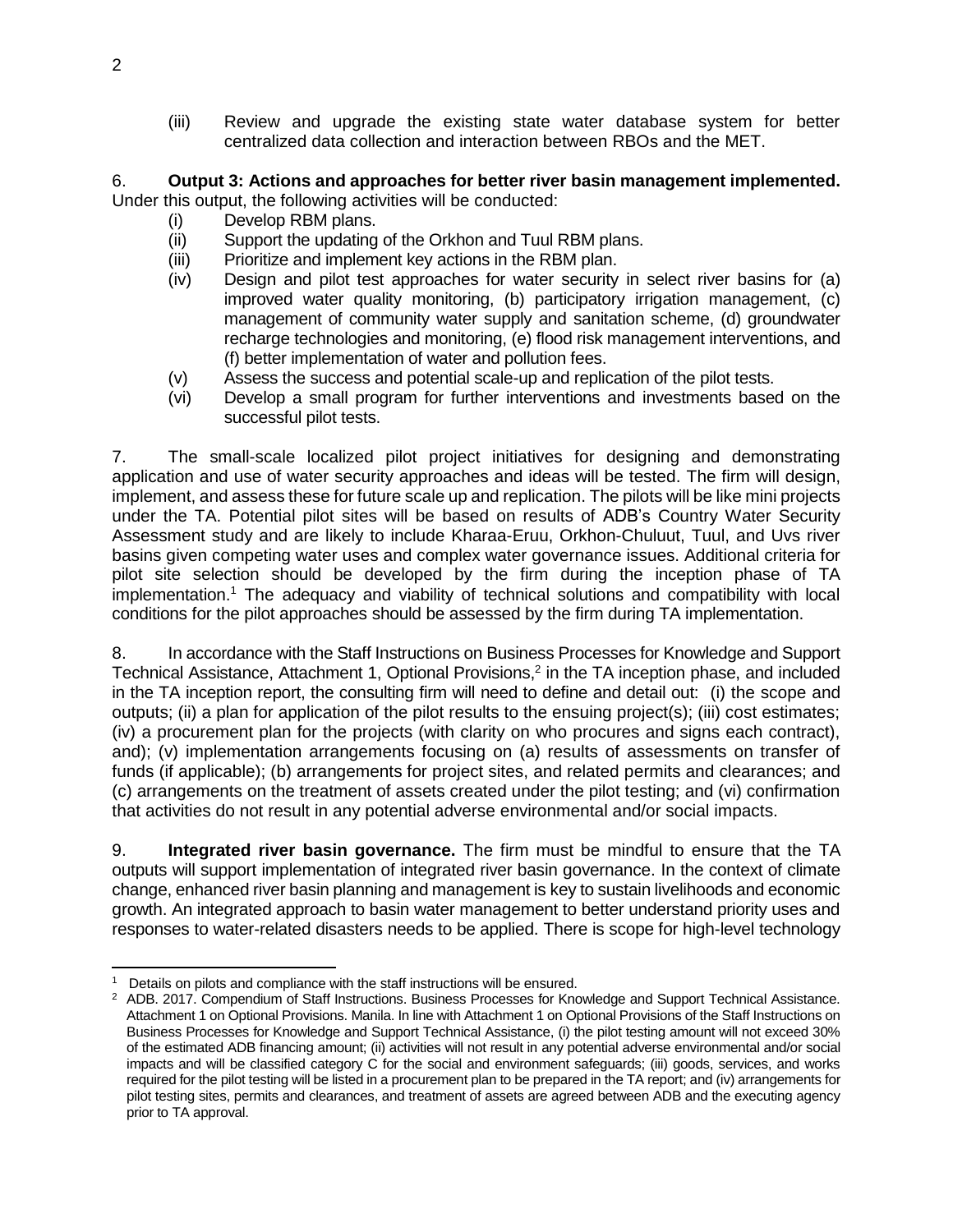application, particularly for water accounting in Tuul River using remote sensing and geographic information system to establish water allocations. Modern communication technology will improve the efficiency of institutions involved. The firm is expected to explore the potential use of high-level technology application and community technology application in this TA, propose it to the executing agency and ADB, and pilot it within the TA.

# **B. Consultancy Outputs and Activities**

10. Outputs and activities of the consultants will include (but not be limited to):

11. **Output 1. River basin policy recommendations prepared.** The firm is expected to undertake the following activities under this output:

- (i) Prepare summary sheet and two-pager guidance manual for updated water law and its related regulations by Q1 2018.
- (ii) Propose (a) recommendations for clearer RBO mandates and incentives for river basin authorities to implement plans; (b) actions for RBC empowerment, including supporting the establishment of the remaining RBCs and preparing by laws and responsibilities; and (c) recommendations for closer links with *aimag* and *soum* governments to avoid duplication of efforts between local government and RBOs, and to coordinate efforts by Q2 2018.
- (iii) Study and propose different models of RBO's improvements or alternates, including a more corporate 'hybrid' model, by Q4 2018.
- (iv) Review the current RBO structure and consider and present options for consolidation of RBOs based on administration boundaries by Q1 2019.

#### 12. **Output 2. Capacity building program for river basin administration strengthened and delivered.** The firm is expected to undertake the following activities under this output:

- (i) Prepare and deliver a water governance training and capacity building program by Q4 2018.
- (ii) Develop a scoring system to assess the status of the river basins, including by (a) simplifying the Asian Water Development Outlook approach, (b) developing a World Wildlife Fund Basin Report Card for the Tuul River Basin, and (c) conducting water accounting in select river basins by Q4 2018.
- (iii) Review and update the existing database system for better interaction between RBOs and the MET by Q4 2018.

# 13. **Output 3. Actions and approaches for better river basin management implemented.**

The firm is expected to undertake the following activities under this output:

- (i) Develop seven RBM plans, support the updating of the Orkhon and Tuul RBM plans, and discuss and agree these plans with the MET by Q2 2019.
- (ii) Conduct consultations with the MET and RBOs to prioritize RBM plan actions and implement key actions under the TA by Q3 2019.
- (iii) Propose and assess the viability of pilot interventions for at least three to five river basins by Q1 2019.
- (iv) Carry out pilot tests with the MET and RBOs by Q4 2019.
- (v) Assess the success and potential for scale-up and replication of the pilot tests, and identify river basins for scale up by Q1 2020.
- (vi) Recommend a small program for further interventions and investments based on the implementation and assessments of the pilot tests by Q1 2020.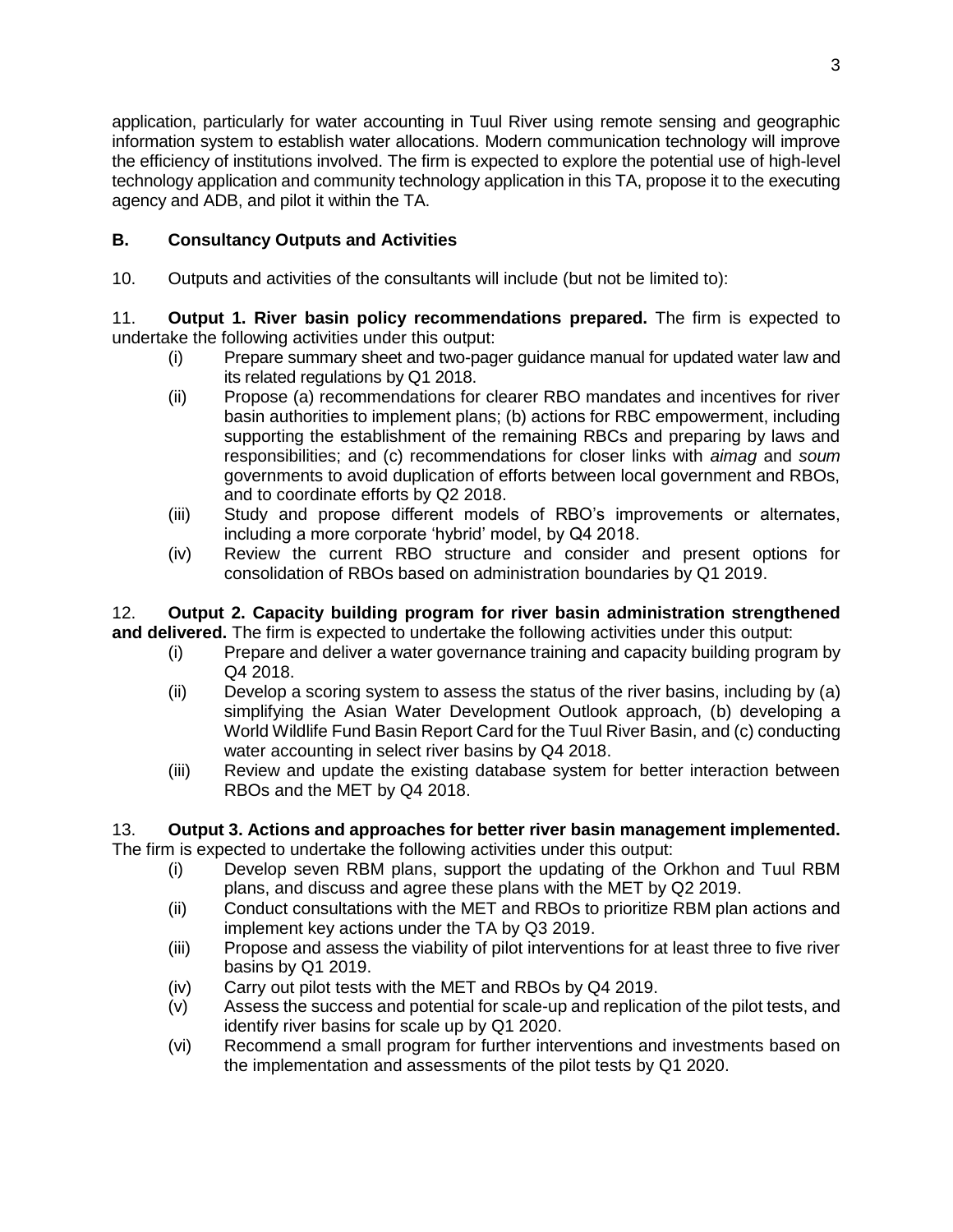14. **TA management.** The firm is expected to undertake the following activities under this output:

- (i) Monitor and evaluate TA impact, outcome, and outputs and submit quarterly progress reports until year 2020.
- (ii) Prepare inception (Q2 Year 2018), midterm (Q2 Year 2019), and final (Q1 Year 2020) reports. The firm should propose a workplan, list of proposed deliverables and timeline of deliverables as part of their proposal to ADB.

#### **C. Required Expertise**

15. Proposing entities will determine the number and the nature of experts required to deliver the consultancy outputs, milestones and deliverables. Proposing entities must include in their technical proposal, in the personnel work plan, and in the financial proposal all experts required in accordance with the proposing entity's approach and methodology. The proposing entity must also determine and indicate the number of person-months inputs required for each of the experts and the minimum time each of the experts will deliver their inputs to the project in Mongolia. However, ADB requires a minimum of two key experts, one of which will be expected to act as Team Leader: (i) team leader/water resources specialist (international); and (ii) institutional water management and capacity development specialist (international).

16. **Water resources specialist/team leader** (international, minimum 6 person-months). The water resources specialist and team leader will be responsible for providing technical and implementation support for the country water sector assessment and provide overall guidance and supervision to team members. The specialist should have (i) a master's degree in natural resources management, water, or other related fields; and (ii) at least 10 years of relevant experience in water resources management, preferably with project-related experience in Mongolia. The team leader must also have at least 10 years demonstrated experience in managing multi-disciplinary teams. The team leader will have work experience on projects financed by international organizations; experience with ADB will be preferred. The team leader will have overall substantive and administrative responsibility for effective and timely TA implementation. The team leader will guide the team, foster close coordination between team members (including coordination of inputs, quality control of reports, financial management, and technical guidance), and coordinate with executing and implementing agencies, other related government agencies, ADB, and international organizations undertaking related work in partnership with ADB. The team leader will be responsible for ensuring satisfactory performance of all TA consultants and will assist the TMU project manager with day-to-day activities required to prepare the project. The team leader, with support from other key team members, will (i) develop methodology and approach for TA implementation and the pilot projects within the TA; (ii) prepare work plan and schedule; (iii) conduct and report on all missions; (iv) prepare draft and final programs of investments; (v) guide and facilitate the organization of stakeholder consultation workshops; (vi) provide periodic progress reports to ADB and the executing agency; (vii) consolidate inputs of team members into draft and final reports; (viii) oversee preparation of all outputs; and (ix) participate in stakeholder consultation workshops.

17. **Institutional water management and capacity development specialist** (international, minimum 3 person-months). The specialist should have (i) a master's degree or relevant qualification in natural resource economics, water resources management, or other related fields; and (ii) at least 10 years of relevant experience in project design involving institutional analysis and institutional capacity building in the water sector. The specialist will (i) review the existing legal and regulatory frameworks in water management, and assess their efficiency and effectiveness; (ii) describe responsibilities and authorities of existing government organizations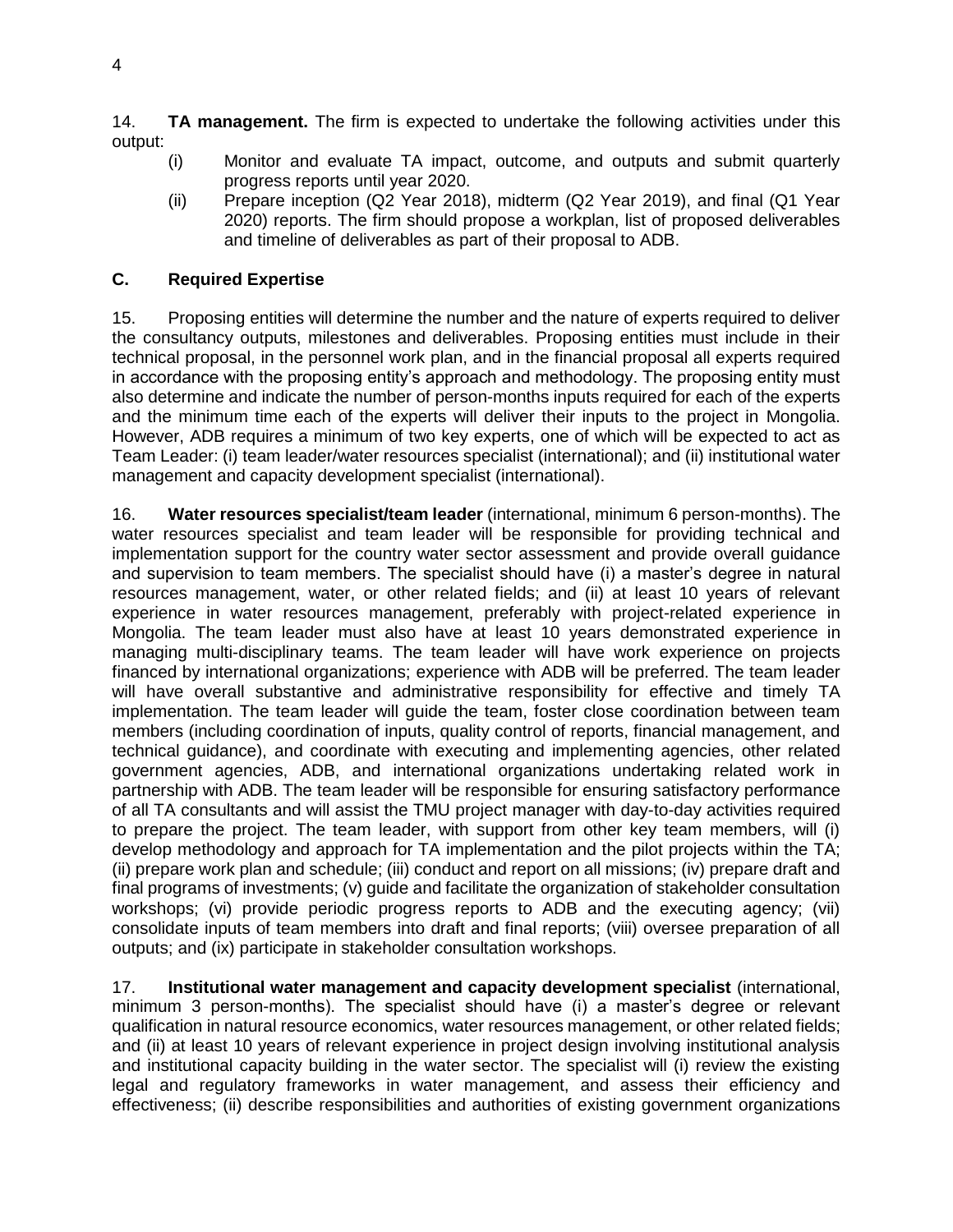involved in water management; (iii) describe responsibilities and authorities of the existing or proposed river basin organizations; (iv) assess the capacity of government organizations and river basin organizations; (v) participate as resource person in stakeholder consultation workshops; (vi) make institutional reform and capacity-building recommendations into the draft and final programs of investments and technical assistance; (vii) provide inputs and recommendations on institutional analysis to the draft and final reports; and (viii) support and deliver relevant activities under outputs 1, 2, and 3.

18. In addition to the above required key experts, the proposing entities should also include in their technical proposal, in the personnel work plan and in their financial proposal all other "nonkey experts" required in accordance with their proposed approach and methodology. The proposing entity must also determine and indicate the number of person-months for which each key or non-key expert will be required.

19. All experts engaged under the contract, whether key or non-key experts, must be citizens of one of the ADB eligible countries.

# **D. Proposal Preparation**

20. Proposing entities are requested to prepare a detailed description of how they propose to deliver on the outputs of the contract in the section of their proposal called "Approach and Methodology". In this narrative, entities should be explicit in explaining how they will achieve the outputs, and include any information on their existing activities upon which they may eventually build as well as the details of what staff will comprise the project team. The entities should also propose a list of deliverables and timeline for delivery of these.

21. Only one curriculum vitae must be submitted for each key and non-key expert included in the proposal. Only the curriculum vitae of key experts will be scored as part of the technical evaluation of proposals. The curriculum vitae of non-key experts will not be scored, however ADB will review and individually approve or reject each curriculum vitae for each non-key expert position in the proposal.

22. All positions under the contract, both key and non-key experts, must be included and budgeted for in the financial proposal in accordance with the person-month allocation required for each as defined by the proposing organization.

## **E. Terms of Assignment**

23. **Implementation and funding.** The TA consulting firm is expected to implement overall TA objectives, achieve all outputs and all activities under the TA, with the exception of the river health score that WWF Mongolia will conduct and the water accounting work that UNESCO-IHE will carry out; the firm will however still be responsible for helping with coordination of these two activities and for imbedding them in the overall TA. The TA will partly fund the river health scorecard, in particular, time inputs from WWF Mongolia, while WWF US and WWF Mongolia will provide some in-king inputs. The UNESCO-IHE water accounting exercise will be funded by an ongoing ADB TA<sup>3</sup> and not from the subject TA. Publications of results and incorporation of results in the final report will remain the responsibility of the firm–technically and financially.

 <sup>3</sup> ADB. 2008. *Technical Assistance for Knowledge and Innovation Support for ADB's Water Financing Program.* Manila.